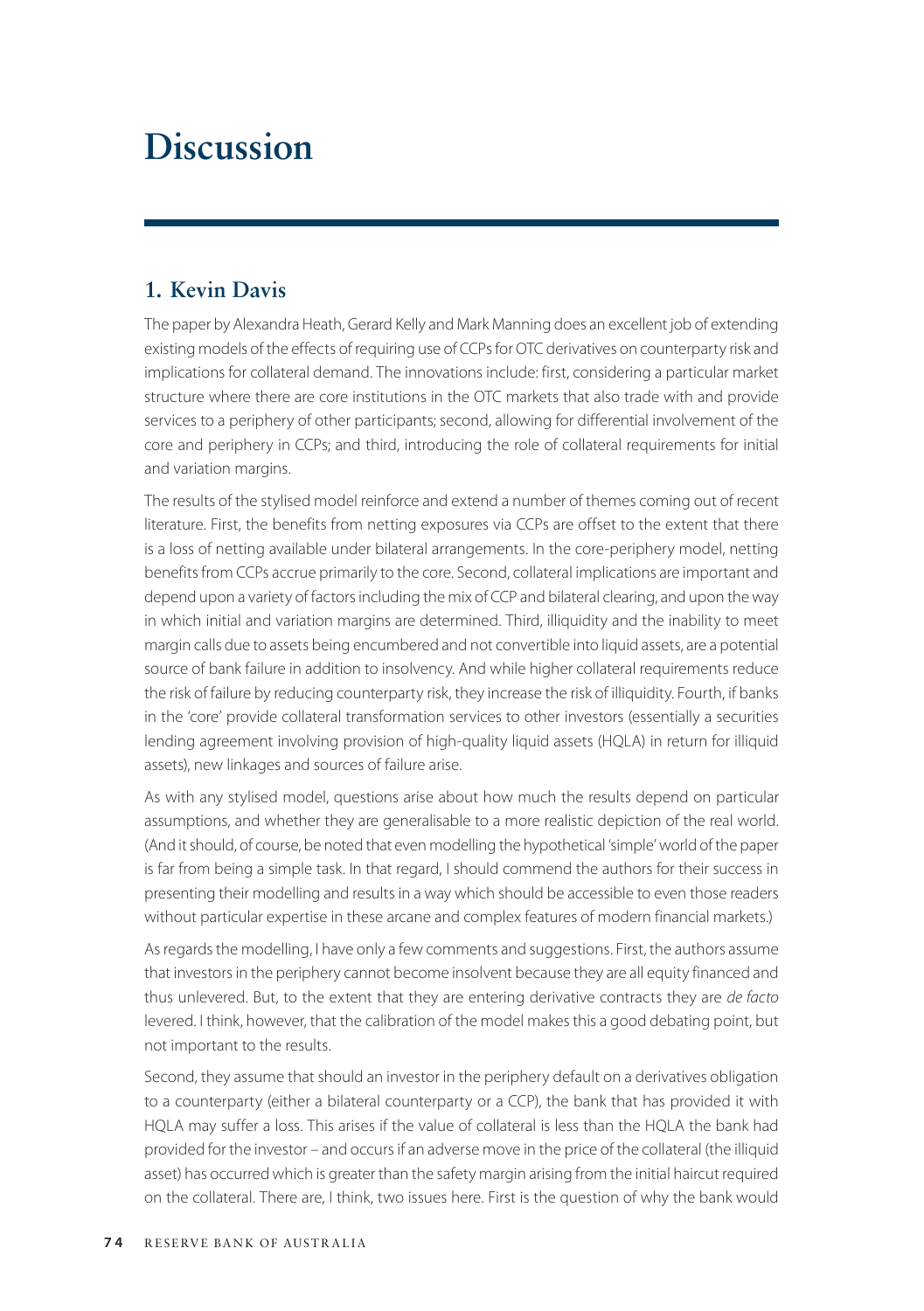not have incorporated margin calls into the collateral transformation arrangement to prevent this outcome. Second, why would the bank not have some recourse to the illiquid assets of the investor in this case – I wouldn't have thought that the banks would be that charitable!

A third issue relates to the modelling (or lack thereof) of the HQLA market and the specification of eligible collateral. The authors at some point refer to variation margins being paid in 'cash' but in general assume the HQLA used as collateral are securities. Two comments may be relevant here. First, why wouldn't CCPs (or others) accept illiquid assets as collateral, subject of course to suitable haircuts and margining? If such assets are good enough for the Reserve Bank in its repo transactions, why aren't they good enough for the CCPs?

The authors do address the issue of HQLA supply considerations in their policy discussion. But missing from that discussion (and more generally) is an analysis or description of the business model and objectives of the CCP and how they might affect decisions such as acceptability and quantum of various assets as collateral. I do note that there is a comment (see p 58, footnote 11) that banks in the core may bear losses as the mutual owners of a CCP if there is inadequate variation (and initial) margin held by the CCP. (As a digression, that perhaps suggests that in the discussion of who benefits most from netting of exposures, banks or investors in the periphery, perhaps the exposures of the CCP should be treated as bank exposures. If so, the conclusion that banks benefit more than the periphery is no longer so apparent). The second comment relating to collateral is to ask whether it could be the case that the CCP might take as collateral 'cash' in the form of payments into an account it has with the central bank? Is that feasible, and what implications might it have?

Two further issues regarding the modelling warrant mention (and would require much more work to follow up on). First, it would be interesting to see some attempt at calibrating the model to real world parameters. While the model outlines the sensitivity of risk and failures to particular features of the model, what is the economic significance of these in a more realistic setting? Second, how well does the model generalise to the case of many derivatives rather than just two as assumed?

The authors address a number of policy issues in Section 5 of the paper including: network structure; optimal collateral coverage; and collateral shortages. Some of my earlier comments relate to the last of these issues, and my only other comment directly related to those policy issues is to ask the question: why, if some variants of the CCP arrangements are Pareto improving as the paper seems to suggest, they don't arise naturally more often? Perhaps it's because even in this stylised world it's hard enough to fully understand the intricacies and outcomes of such arrangements, and even more difficult in the arcane and complex world of modern finance.

I do have one other policy issue. The model involves banks failing, due to insolvency or illiquidity, but the paper does not discuss how that actually takes place. What role is there for the regulator in managing the exit of the banks and how should the regulator take into account the default and illiquidity risks arising from the OTC exposures and collateral transformation activities? And I suspect that all of the institutions in the core are systemically important financial institutions (SIFIs), so what does this imply about potential failure arrangements or other regulatory requirements? Or will use of CCPs remove some of these institutions from SIFI status?

In conclusion, I think this paper makes a valuable contribution to helping us understand some of the implications of current trends and policy issues in the structure of clearing and collateral